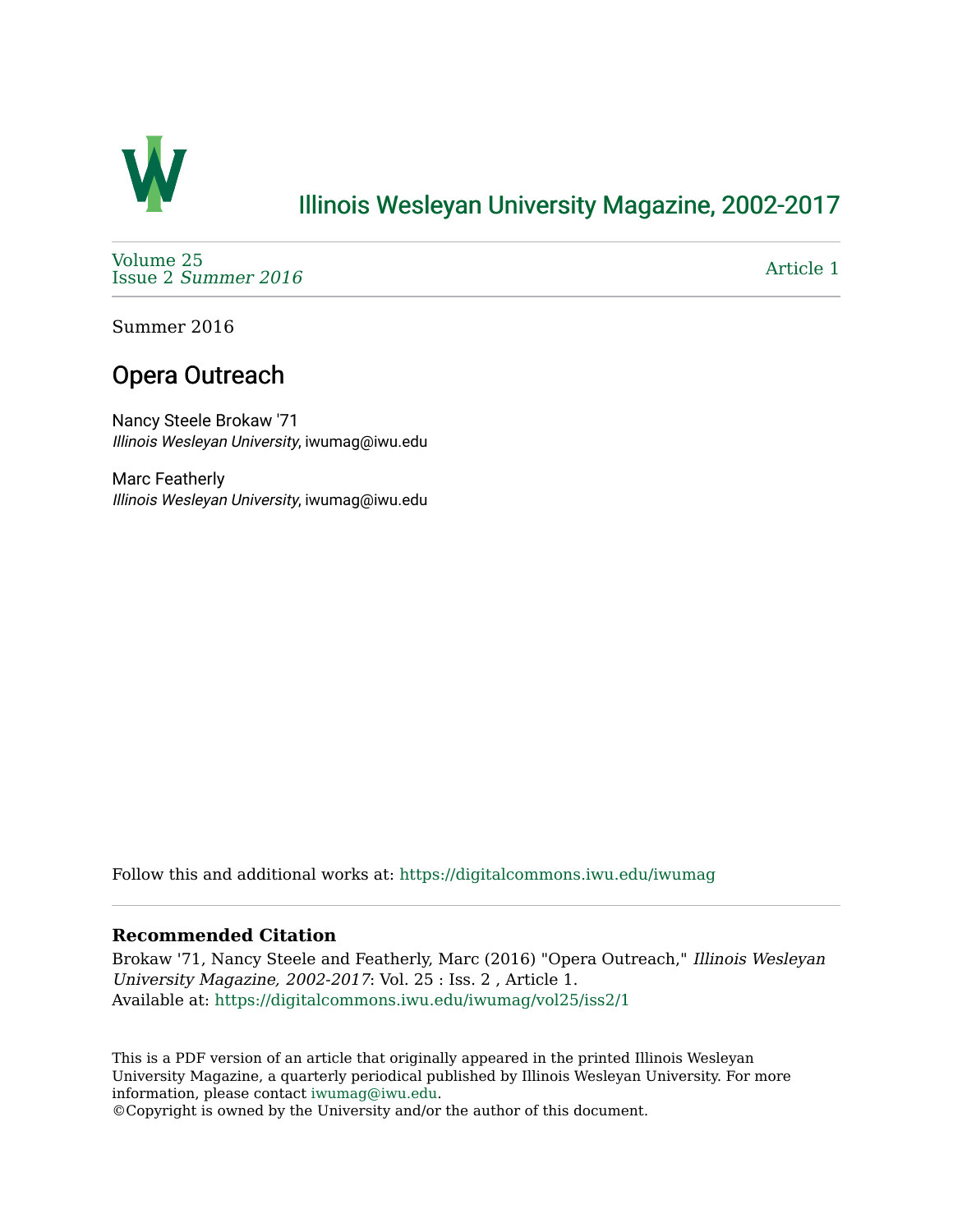# Opera (School) House

IWU students, faculty and alumni make opera come alive for a new generation — and learn that kids can be among the toughest and most appreciative audiences.

(From IWU Magazine, Summer 2016)

## **Story by NANCY STEELE BROKAW '71 Photos by MARC FEATHERLY**

Children's opera: two words that just don't seem to belong together, except in an eat-your-spinach sort of way. But someone must have forgotten to tell that to hundreds of kids at Bloomington's Washington Elementary School now settling into a wiggly hush for the start of a performance they've anticipated all year.

Suddenly, stage manager Loreto Delgado '16 bursts out from behind the portable proscenium. "Welcome to Prairie Fire Theatre's production of *There's a Martian in the Opera House!*" announces the Illinois Wesleyan voice major, who graduated in May. The kids respond with a loud cheer.

Robert "Bob" Mangialardi, who directs IWU's opera theatre program, launched the children's opera project in 2002 as a way to bring classical music to kids who might not otherwise get to hear it. The operas are produced by Illinois Wesleyan-affiliated [Prairie Fire Theatre](http://www.prairiefiretheatre.org/main_page.html) (PFT), also founded by Mangialardi, which produces light opera and musical theatre productions performed at the University's Westbrook Auditorium.

The first children's opera was just Mangialardi and some other professional singers doing a couple of gigs. Soon it was Mangialardi and IWU voice students lugging set, costumes and



After each performance, Mangialardi *(above center)* and IWU student performers answer children's questions about the play.

props to some schools. Over its 14 years, the program has grown: this spring's production of *There's a Martian in the Opera House!* achieved a record 41 performances at local schools as well as public libraries and churches.

I've taken on the delightful task of writing the book and lyrics for PFT's last six children's operas. After coming up with an original story, I create original librettos (scripts) that I set to music chosen from classic operas. Each opera is under an hour, contains four singers (soprano, mezzo, baritone, tenor), a pianist, an easy-to-follow but high-stakes plot, 15 musical pieces plus spoken dialogue, audience participation and a riotous chase scene through the house.

Life lessons are embedded along the way, and we review them at the end. This year, in *Martian,* we learned to "Put Yourself in Someone Else's Shoes," to "Be Kind," and that "Fresh Air Is Awesome."

Watching your creations come to life on stage is a thrilling but nerve-wracking experience — and, no, it doesn't matter that these are "just kids." Anyone who has performed for young people know they can be a tough audience.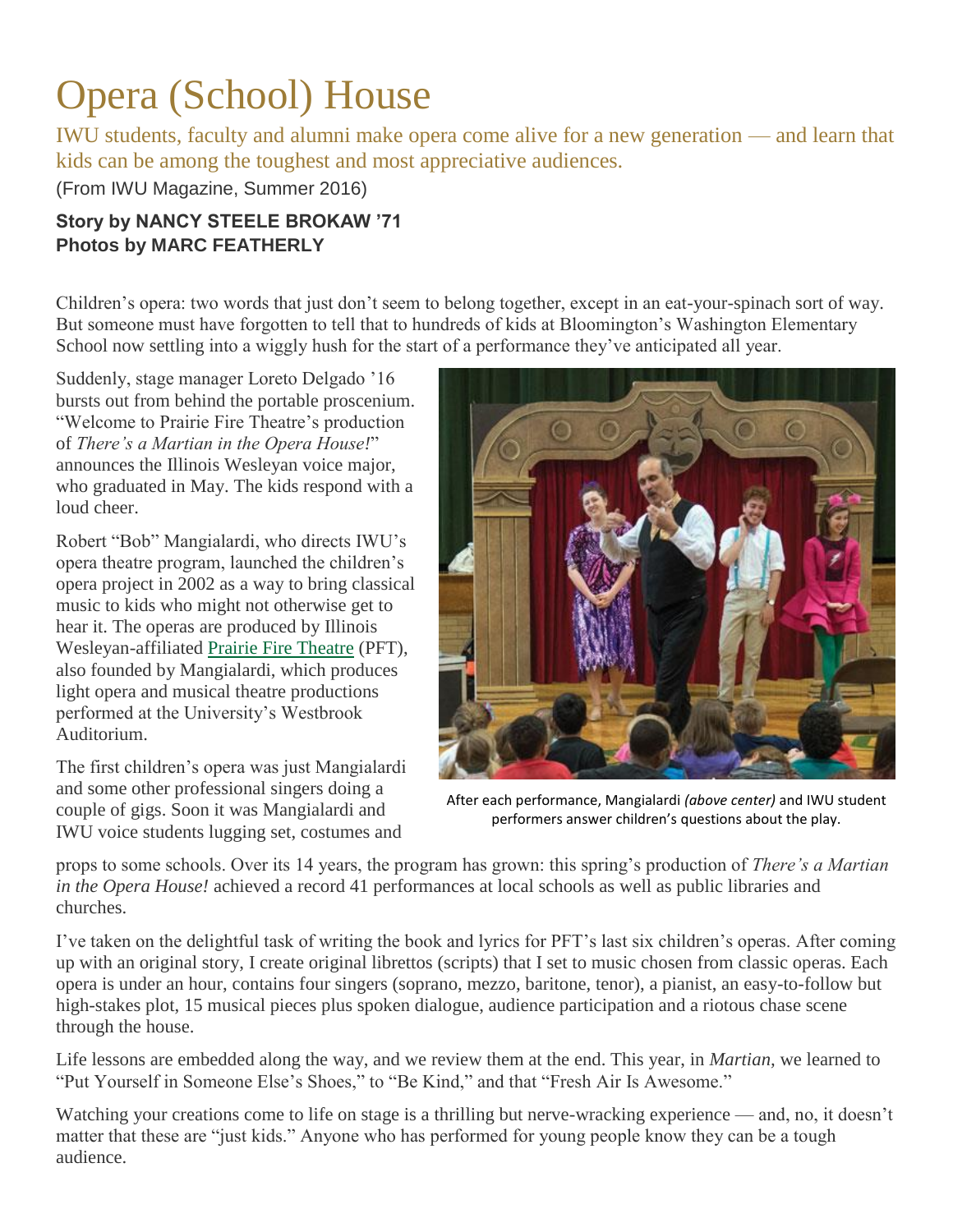From my seat at Washington Elementary School, I feel my own excitement grow as the children, sitting crosslegged on the gym floor or up in the balcony, are told how they can participate in the performance: "We need you to lay down a beat for a rap; so whenever I hold up these signs, I want you to chant '*Boots and Cats.'*" One half of the room does that, the other half learns a rap about stepping up. The children will loudly take part in the performance at strategic points throughout the show.



The kids can participate in the performance, including giving a "thumbs down" to the villain, played by Mangialardi.

"And one more thing. If a character says the name '*Maximilian Von Snaptrap,*' we want you to put your thumbs down and make a buzzer sound. Can you do that? Okay, let's start the show!"

From the back of the gym, a beeping space rover drives past the kids and into place on stage. Evil industrialist Maximilian Von Snaptrap (played by Mangialardi) snakes his way up the aisle of kids. What precious metals, he wonders, has his space rover brought back to him from Mars? It's time to "Open the door," he sings to the tune of Bizet's "Toreador Song" from *Carmen.* He lifts back the hatch and out steps a stowaway: a down-on-her-luck Martian

named Oonda who communicates in a rhyming, rapping sort of way (she learned English by reading Dr. Suess's *Hop on Pop* and listening to vintage hip hop). Von Snaptrap immediately plans to sell her to the highest bidder, whole or in parts. Oonda, via a funny chase, flees into the adjacent Big City Opera House. There she encounters both selfish soprano Starry Sing Sing and tenor Tommy Tenderheart.

Always-the-bad-guy Mangialardi, exiting up through the kids, vows gleefully, "I'll get my Martian back — or my name isn't *Maximilian Von Snaptrap!*"

With thumbs down, the kids do a buzzer sound that only grows more deafening as the show goes along.

They're hooked. You can feel it.

"The children's opera is our favorite event," says Linda Schmelzer, who teaches music at Stevenson Elementary. "The kids talk about it all year. The pace, the humor, it is all just so well done and clever."

Principal Scott Myers of Hudson Elementary, who has brought PFT children's opera to his school for the past 14 years, says, "When I was a kid, we got our classical music from Bugs Bunny." It's true: for many baby boomers, hearing Elmur Fudd sing "Kiww the wwwabbit!" was their first exposure to opera. For children at his school, the PFT productions offer the same lighthearted engagement to serious music.

Puccini didn't mean for "Quando me'n vo'," his glorious aria from *La bohème,* to be sung by diva Starry as "Me, only me, if you're not me then uh-oh." But as the kids lean intently forward to absorb every note, you see the timeless magic of his melody at work. Mozart's charming duets from *The Magic Flute* are more than up to the task of being sung by a wacky Martian and a shy tenor.

"The kids are drawn in by the clever and cute story and are hooked by the gorgeous opera duets and arias from a variety of composers and eras," says Jacklyn Klimczak '15, a children's opera alumna now enrolled in the NYU Steinhardt graduate music program. "There is nothing more rewarding than seeing the excitement on the faces of our young audiences listening to truly beautiful music for the first time.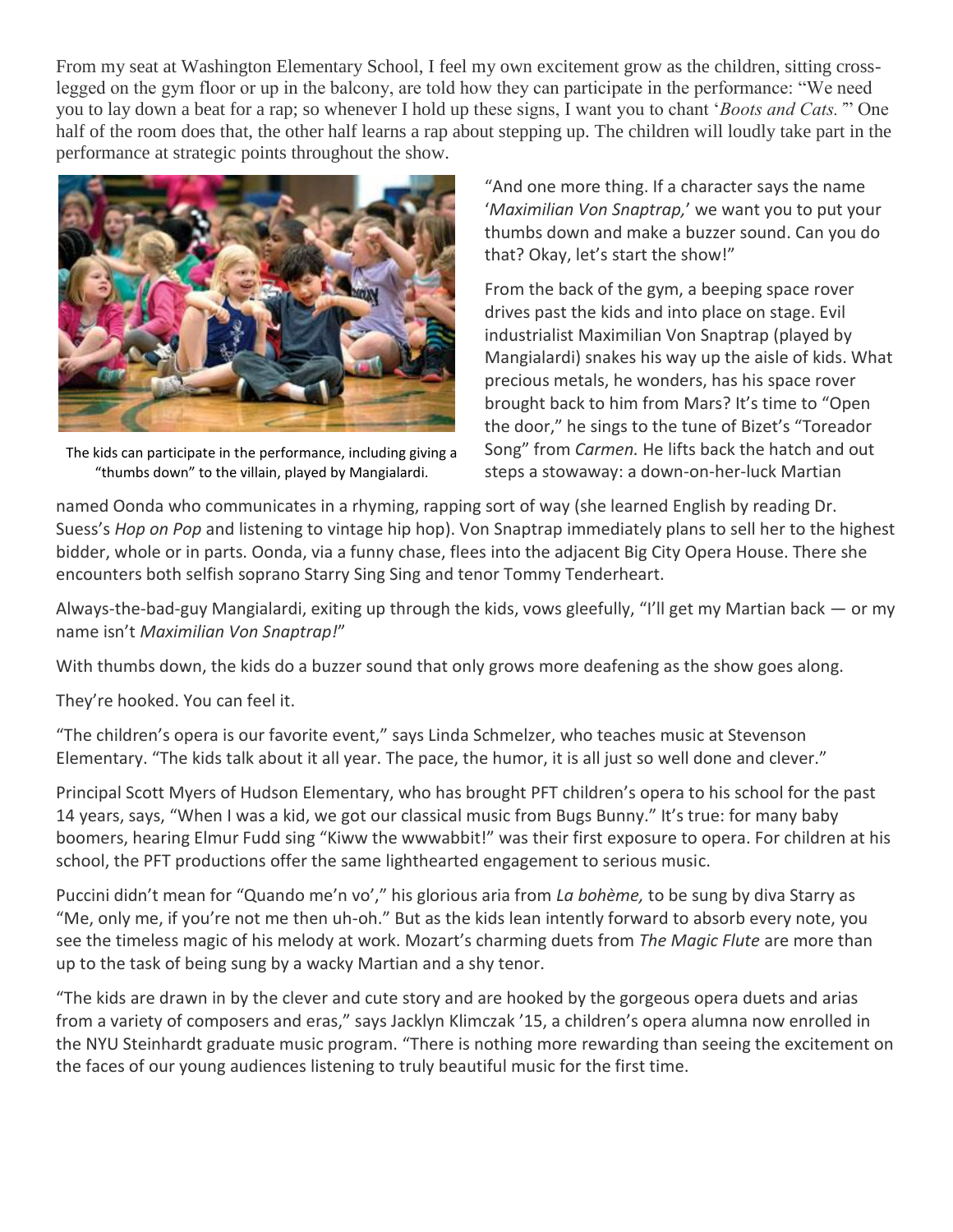"Opera is a medium that I didn't get introduced to until high school," Klimczak adds. "The children's opera brings it in a way that is really accessible, and the kids love it. I think they will remember the performances for years to come."

Joe Lewis '14, a children's opera alumnus who is now an elementary school music teacher, agrees: "Theatre brings stories to life for kids, and the cultural exposure is invaluable."

At Hammitt Elementary — a school in Normal that helps kids who don't flourish in a regular school setting — teachers are impressed by the full attention their students give to our performances. "A public setting would provide too much stimuli" for students on the autism and ADD spectrum, says Hammitt administrator Barb Wochholz. "But this group [PFT] meets us where we are."

The Jerome Mirza Foundation and other funding sources have supported the program to maintain its quality and improve its outreach. Among the costs is compensation for student performers — for most, it's their first paid singing job, but also a labor of love.

Jonathan Green, IWU provost and dean of the faculty, counts these children's operas among "the premier, most effective outreaches for the University." As a choral director and prolific composer and music scholar, Green appreciates how children's



Nancy Brokaw chats with Berggren before a performance at Washington Elementary in Bloomington. She has written the last six Prairie Fire children's operas.

opera bridges the perception gap that can prevent people from discovering great music. "Classical music is often thought of as elite, and a lot of people have done a lot to make it seem that way, when in fact it was always meant to be fun and engaging like this," says Green.

### **Introducing a new world**

Rhys Lovell '87, artistic director of Heartland Theatre Company, has directed several children's operas for PFT. Fortunately, Lovell likes the challenge of working with new material, because we do a lot of tweaking and latenight collaboration to get the show ready in just one week of rehearsal, timed between Illinois Wesleyan's finals and the start of May Term.

Lovell's biggest joy is seeing children's imaginations being engaged. "Movies show everything, but theatre is different," he observes. "Kids see though the actors' eyes; whole worlds materialize. Oonda *really* is a Martian. The giant Magnatron *really does* work. It all becomes so real to them — when in fact it's just a proscenium and a few props.

"The kids' willing suspension of disbelief is so great," Lovell continues. "When Bob chases the heroine, he always pauses in the middle of the kids and says, 'Where'd she go, that way?' He'll point in various directions, including up at the ceiling, and the kids will shout out and frantically gesture that she went the opposite direction of where she went."

Pianist/music director Charlie Berggren '10, who's an accompanist for IWU's Music Theatre Department, watches the children's faces from behind the piano. "My favorite thing is how the kids always have the best interest of the good characters at heart," he says.

And they do remember those characters. Berggren and his wife, Amanda (LaRocca) '10, live near a school in Normal where the Prairie Fire operas are performed regularly. Several months after the 2014 performance of *Who Stole B-Flat?,* a neighbor kid recognized Charlie from the opera and then asked him, "Hey, do you know Prince Forte?" — a reference to one of the show's characters.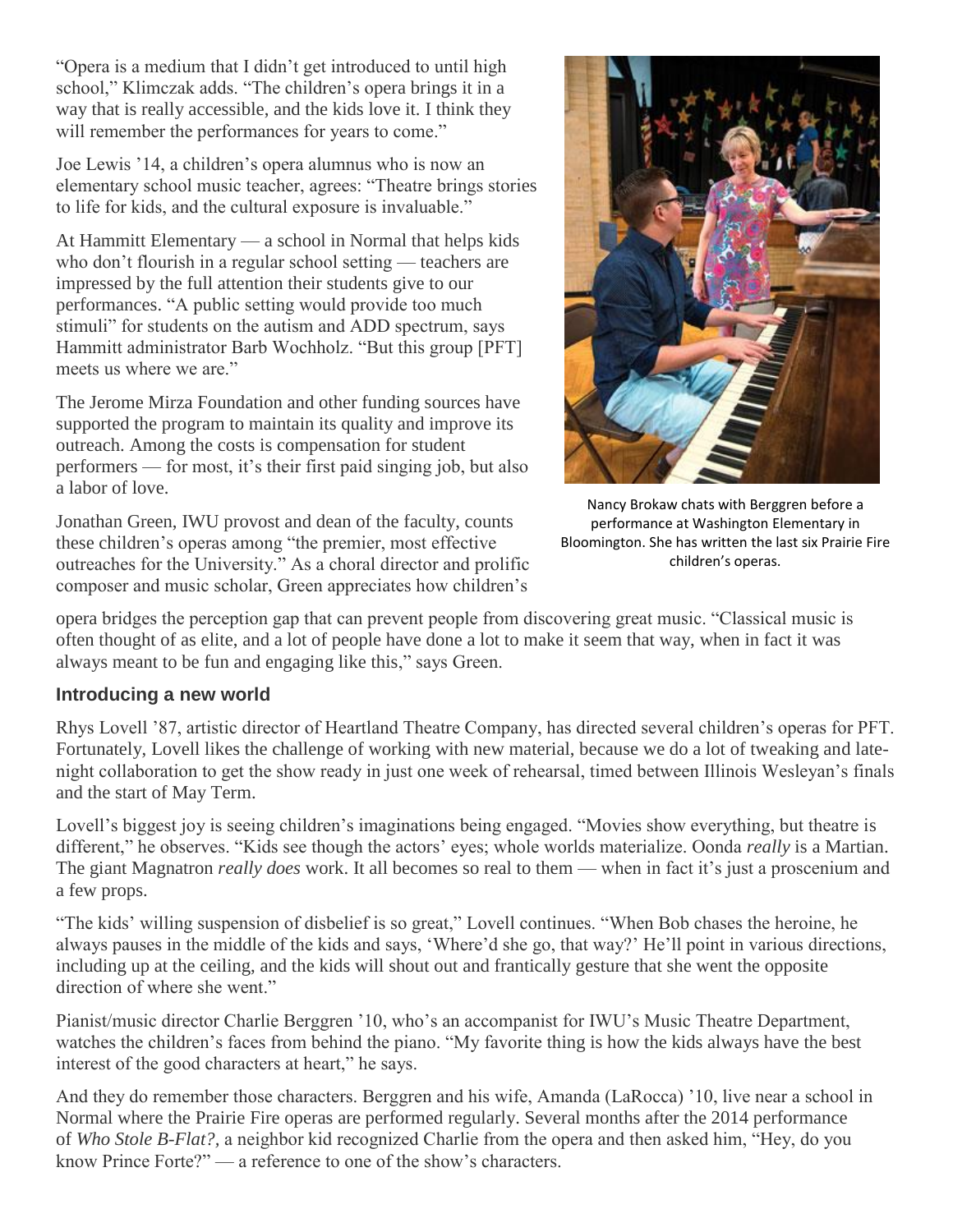

Putting up the portable proscenium at Washington School was just one task at each one of a record 41 stops during this year's Prairie Fire production of *There's a Martian in the Opera House!*

Most recognizable to the children is Mangialardi. No one is better at getting kids wound up, and he's famous for comically looping in the teachers, too. "Bob puts his all in every performance," Myers says. "He knows when to be silly and when to be scary, but it's all just fun and every kid knows it. They remember Bob and they love him."

During a question-and-answer session after each show, kids often reference past PFT children's operas they've seen. In each session, Mangialardi makes a point to praise them for being a good audience and explains what that means to the people who worked to put the show together. Teaching children to be polite, attentive viewers is a valuable skill just by itself, says Washington Elementary Principal Jeff Lockenvitz. It's true, we expect a respectful audience and we get one — encouraging kids to applaud and interact, but also to quiet down

to hear what's coming next. Mangialardi also lets the kids know that the performers they just enjoyed were all Illinois Wesleyan students. He tells them that whether they like to sing, play an instrument, write, paint or build things, there are places where they can explore those interests, leading all the way to college and beyond.

For many of IWU students who participate in the operas, the experience becomes one of their favorite college memories.

Becky Buechel '15, now a graduate music student at the University of Wisconsin-Madison, performed in the children's opera for three years. She says, "It's awesome getting to bond with such a small cast." And there's nothing like loading, unloading and performing three or four times a day to develop a team.

"I love how much joy this brings," Delgado says, "even though lugging everything around is a pain. It's worth it."

As Lovell puts it, "It's all hands on deck. If you want to build a real ensemble, everybody helps with the heavy lifting." And it's amazing to discover what you fix on the road with just safety pins, duct tape and a hot glue gun.

Even when the Illinois Wesleyan ensemble is done with its May tour across Central Illinois, the show isn't over yet.

For the past five years, operas have gotten a second life at the University of California, Merced (UCM), where 3,500 schoolchildren are bussed to campus for the fresh version of the show performed by UCM theatre students. Katie Steele Brokaw '02 — my daughter and an assistant English professor at UCM — co-produces and often directs the shows.